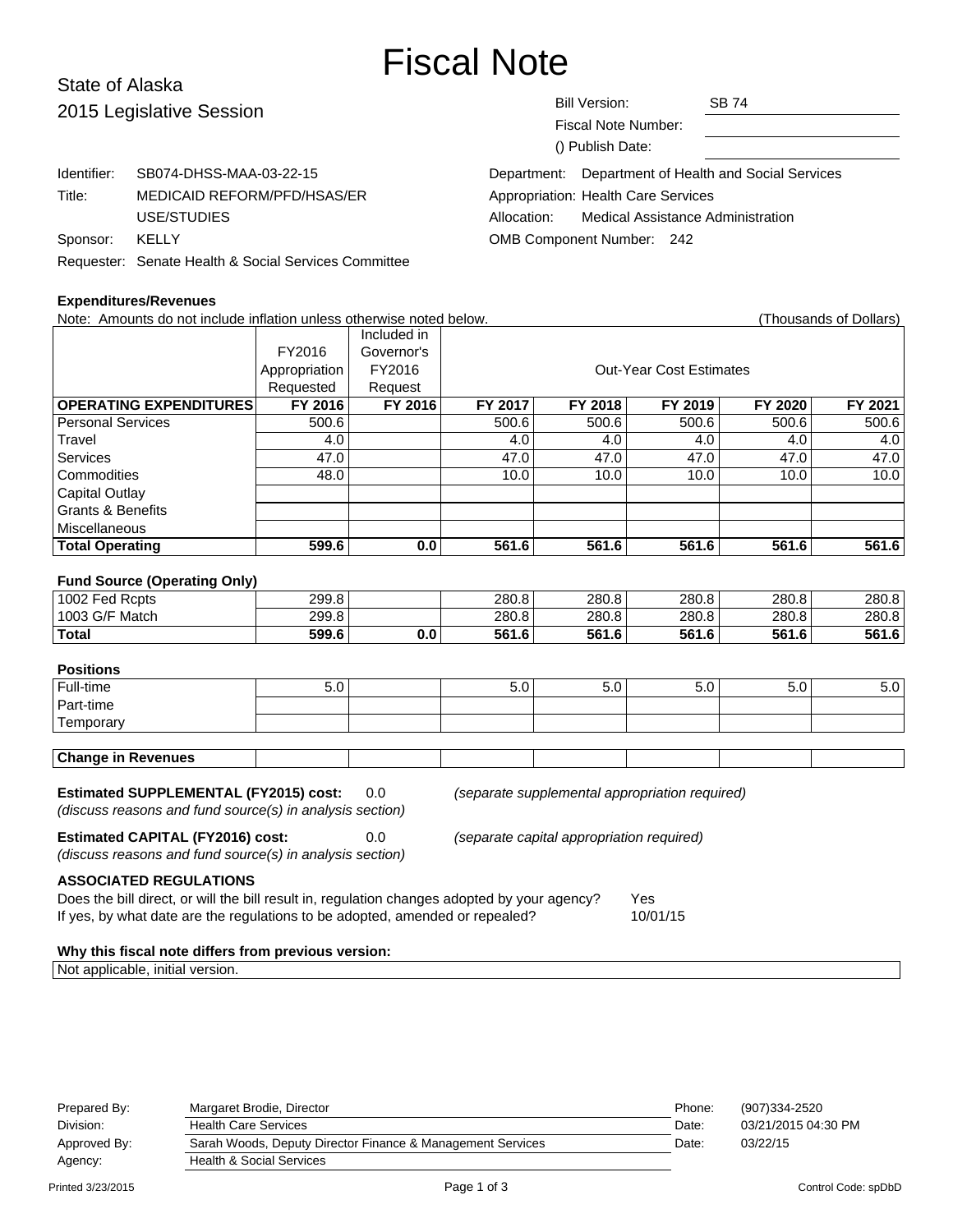#### **FISCAL NOTE ANALYSIS**

### **STATE OF ALASKA 2015 LEGISLATIVE SESSION**

#### BILL NO. SB074

#### **Analysis**

**Section 2(a)(5)** of the bill directs the Department to enhance Medicaid fraud prevention, detection and enforcement.

Fraud prevention starts with the provider enrollment process. Enhancements to the provider enrollment process include requiring all ordering, rendering or referring providers to be enrolled with the Medicaid program, including all home and community -based waiver and behavioral health rehabilitation providers. In addition to the enrollment requirement, all categories of providers will be assigned a risk level that will be used to determine levels of pre -enrollment screening. Enhancements to the screening process includes pre- and post-enrollment site visits for medium and high risk categories of providers, and requiring background checks as a condition of enrollment.

1 Medical Asst Administrator III, range 20 - \$112.6 1 Medical Asst Administrator IV, range 21 - \$119.2 FY2016 Personal services total \$231.8

Travel total \$2.0

Lease costs, phone, etc - \$9.4 x 2 = \$18.8 <u> Office supplies - \$2.0 x 2= \$4.0</u> FY2016 Commodities, ongoing total \$4.0

Computer, software - \$2.6 x 2 = \$5.2 <u> One-time office set-up - \$5.0 x 2 = \$10.0</u> FY2016 Commodities, one -time total \$15.2

(Revised 12/18/2014 OMB)  $\overline{\phantom{a}}$  Page 2 of 3